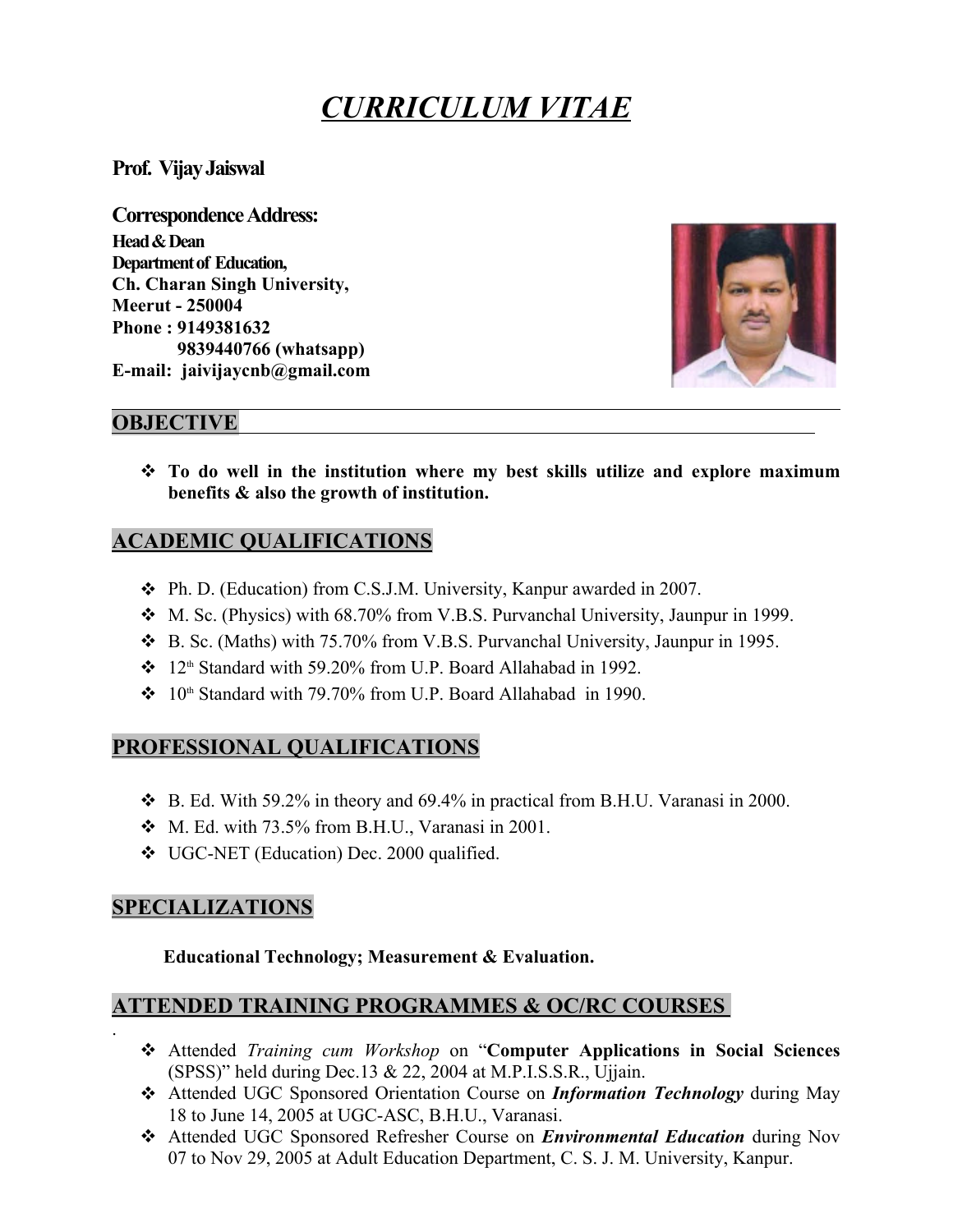- Attended UGC Sponsored Refresher Course on *Research Methodology* during July 05 to July 25, 2006 at UGC-ASC, A.M.U., Aligarh.
- Attended MHRD/AICTE Sponsored Refresher Course on *E-Content: Development & Delivery* held from June 24 to July 03, 2008 at IIIT, Allahabad.
- Attended MHRD/AICTE sponsored Short Term Refresher Course on *Multimedia enabled Web-Education for Teaching* held from  $21<sup>st</sup>$  to  $27<sup>th</sup>$  Sept., 2009 at IIIT, Allahabad.
- Attended UGC Sponsored Refresher Course on *Environmental Studies* during July 20 to Aug. 10, 2010 at UGC-ASC, A.M.U., Aligarh.
- Attended a *Training Workshop* on *Qualitative Research: Theory & Practice* during Sept. 26 - Oct. 01, 2011 at Centre for Social Studies, Surat.
- Attended a *Capacity Building Programme in Social Sciences on Research Methodology*  15-25 Nov., 2013 at Centre for Social Studies, Surat.
- Attended a *Workshop on Quantum Mechanics for Philosophers and Social Scientist*  during 01-10 Jan., 2015 at ICPR, Lucknow.
- Attended a *Training Course on Gender and Education* during 20-30 Jan., 2015 at NUEPA, New Delhi.
- Attended a *Workshop on Jammu Kashmir: Ek Nav Vimarsh during*08 17 March, 2016 at C.C.S. Univ., Meerut.
- Attended a *Workshop on Teaching Online Courses through MOODLE during*26 28 Aug., 2015 organised by NUEPA, New Delhi.
- Attended a *Workshop on Statistical Techniques and R-Software during* 08 12 Sept., 2016 organised by IIT, Kanpur.
- Attended a *Workshop on Deep Learning Applications during* 12-16 Jan., 2017 organised by IIT, Kanpur

## **PRESENT EMPLOYMENT**

Presently working as *Head & Dean* in Department of Education, C.C.S. University, Meerut-250004 .

#### **EXPERIENCES**

 Total 18 years of teaching and guiding dissertation at P.G. level (M.Ed. & M.Phil. levels) and supervising Ph.D.

- (i) Worked as *Associate Prof.* in Dept. of Education, C.C.S. University, Meerut from 03-03- 2015 to 02-03-2018.
- (ii) Worked as *Assist. Prof. (Sr. Scale)* in Education Department, C. S. J. M. University, Kanpur-208024 since 11. 12. 2007 to 02-03-2015.
- (iii)Worked as *Assist. Prof.* in Education Department, C. S. J. M. University, Kanpur-208024 since 01, 08, 2002.

#### **MEMBERSHIPS**

- **(i)** Life member of IATE.
- **(ii)** Life member of "Learning Community".
- **(iii)** Ex-member of Executive Council, C. S. J. M. University, Kanpur.